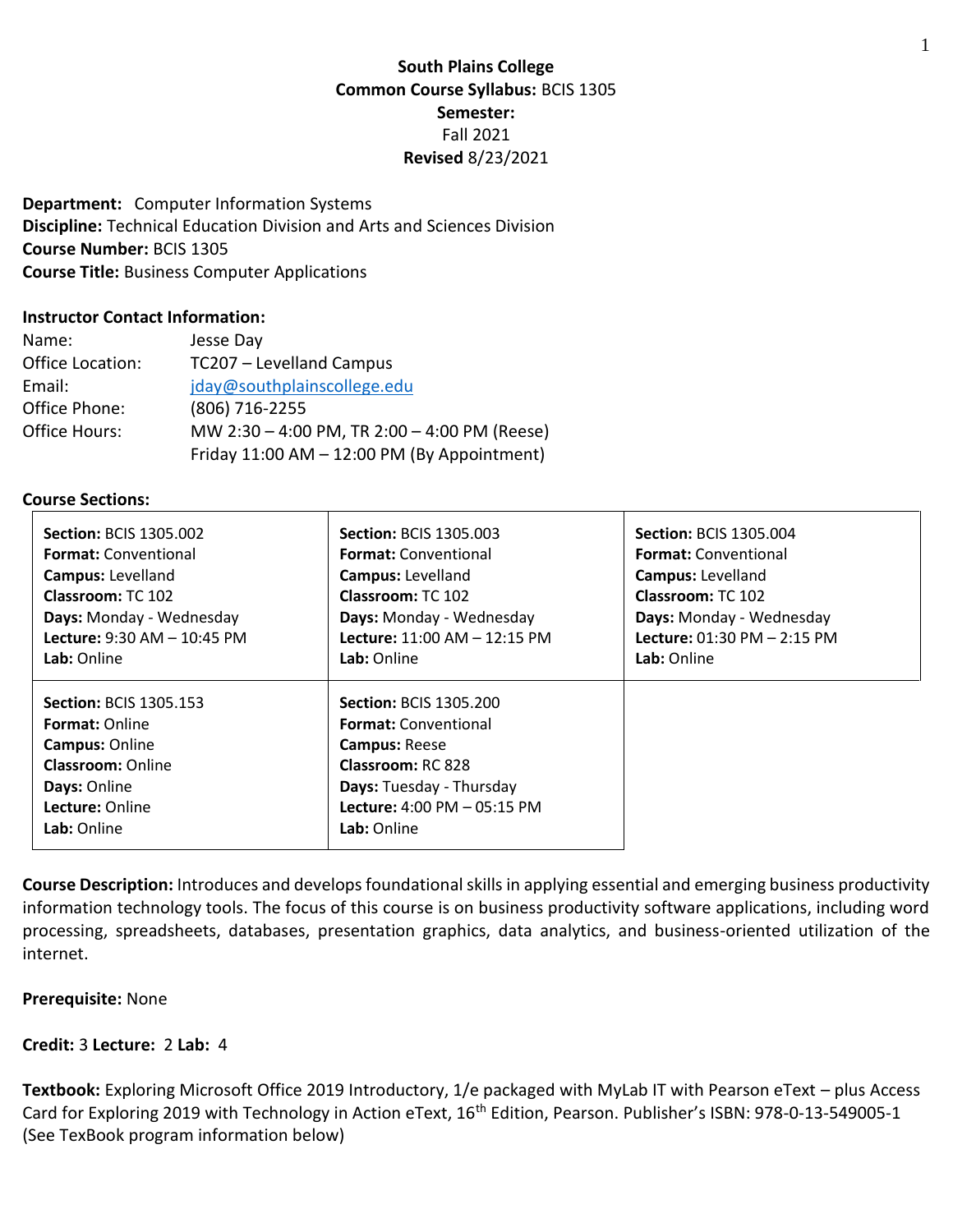# **TexBook Program:** *This course is in the SPC TexBook program, so you do not need to purchase a textbook or access code for this course.*

- **What is TexBook?** The required textbook/digital content for this course is available to you in Blackboard from the first day of class. The fee for the textbook/digital content is the lowest price available from the publisher and bookstore and is included in your tuition/fee payment.
- **How do I access my TexBook?** Your course material is in your Blackboard course from the first day of class. Access to your course material is provided either by RedShelf or other links inside your Blackboard course. RedShelf (and many publisher's) ebook features include the ability to hear the text read aloud, highlight, take notes, create flash cards, see word definitions, build study guides, print select pages, and download up to 20% of the book for offline access.
- **Help with TexBook issues and support:** check with your professor and/or contact <https://solve.redshelf.com/hc/en-us/requests/new>
- **Opting out of TexBook:** Participating in TexBook is not mandatory, and you can choose to opt-out. However; by opting-out you will lose access to the course *[textbook/digital content]* and competitive pricing, and you will need to purchase the required course material on your own. If you drop the class or opt-out before the opt-out deadline, the TexBook charge will be automatically refunded to your SPC account. The opt-out deadline for Fall and Spring is the twelfth-class day. The opt-out deadline for shorter terms varies between the second- and third-class day.

*\*Please consult with your professor before deciding to opt-out.*

If you still feel that you should purchase the course textbook/materials on your own, send an **opt-out email** to **tfewell4texasbookcompany@gmail.com**. Include your first name, last name, student ID number, and the course you are opting out of. Once you have been opted-out, you will receive a confirmation email. If you need assistance with the process, contact the SPC Bookstore:

**Email**: tfewell@texasbook.com / **Phone**: 806-716-2399 **Email**: agamble@texasbook.com / **Phone**: 806-716-4610

## **Supplies:**

- Microsoft Office 365 Education or Office 2019 with Access
- Reliable Internet Connection
- Computer with Windows OS (Recommended) or Mac OS (Not a Chromebook)
- Mac OS will not run Access 2019. SPC Lab computers or the VMWare Horizon Client is recommended (See Blackboard for installation instructions).
- Google Chrome or Mozilla Firefox

**This course partially satisfies a Core Curriculum Requirement**: Institutional Foundational Component Area (090)

## **Core Curriculum Objectives addressed:**

- **Communications skills**—to include effective written, oral and visual communication
- **Critical thinking skills**—to include creative thinking, innovation, inquiry, and analysis, evaluation and synthesis of information
- **Teamwork**—to include the ability to consider different points of view and to work effectively with others to support a shared purpose or goal

# **Student Learning Outcomes:**

- 1. Describe the fundamentals of information technology concepts hardware, software, security, and privacy.
- 2. Demonstrate proper file management techniques to manipulate electronic files and folders in local, network, and online environments.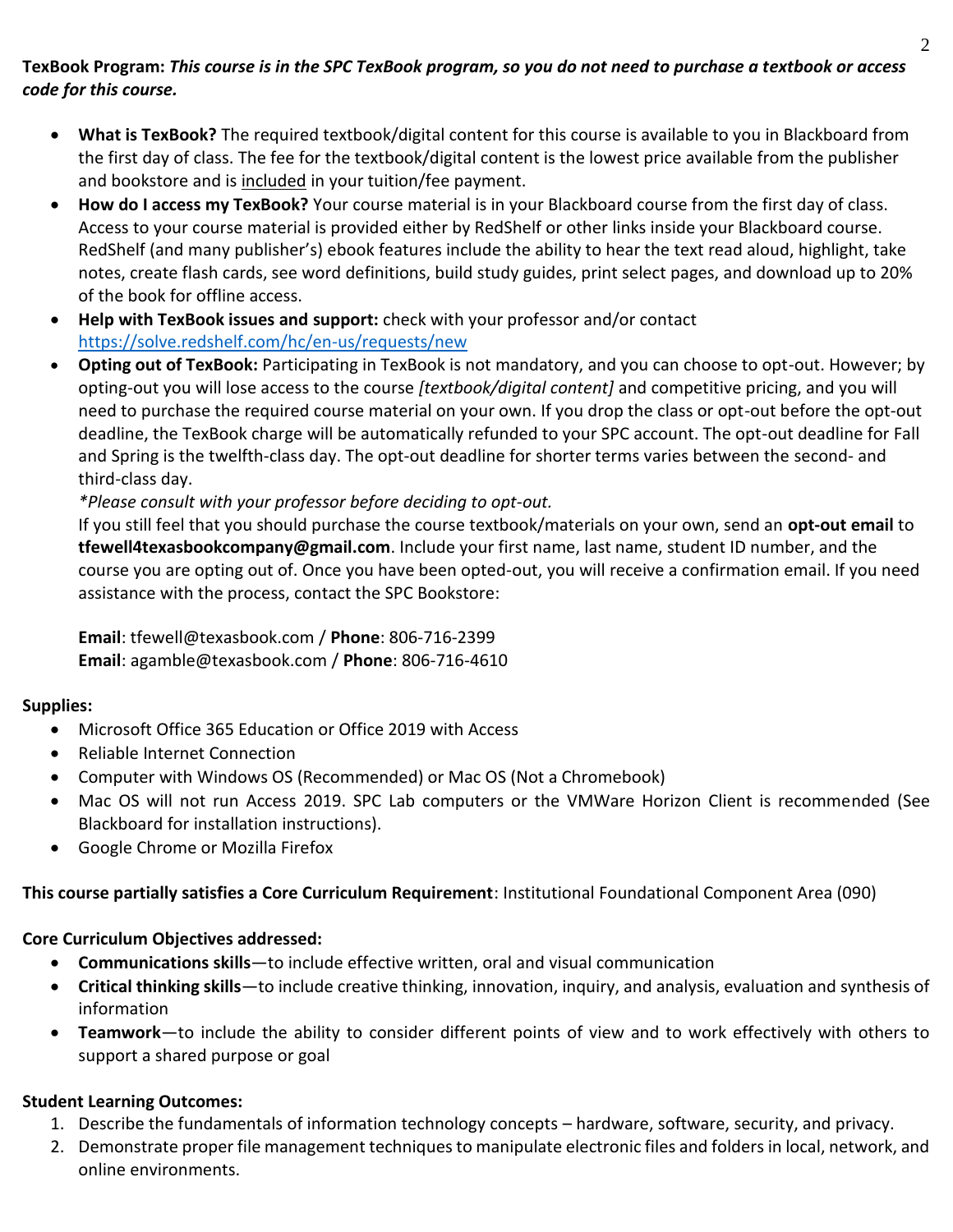- 3. Create business documents with word processing software using spelling and grammar check, format and layout, tables, citations, graphics, and mail merge.
- 4. Create business documents and analyze data with spreadsheet software using (1) tables, sorting, filtering, charts and graphics, pivot tables, macros; (2) statistical, financial, logical and look-up functions and formulas; and (3) add-ins.
- 5. Create business multimedia presentations with presentation software using templates, lists, groups, themes, colors, clip art, pictures, tables, transitions, animation, video, charts, and views.
- 6. Create databases and manage data with database software using tables, fields, relationships, indexes, keys, views, queries, forms, reports, and import/export functions.
- 7. Integrate business software applications.
- 8. Use web-based technologies to conduct ethical business research.
- 9. Use "goal seeking" and "what-if analysis" to solve problems, make adjustments or offer recommendations in a business environment.

**Student Learning Outcomes Assessment:** There will be required modules that include a pre-test, instruction/assignment, and post-test in each of the following sections: Essential Computing Concepts, PowerPoint, Word, Excel, and Access. There will be a team project consisting of online discussion, collaboration, research, a PowerPoint presentation, and documentation.

**Course Evaluation:** Students will be evaluated by assignments, exams, and projects.

| Category     | Percentage |
|--------------|------------|
| Pre-tests    | 10%        |
| Assignments  | 50%        |
| Exams        | 25%        |
| Team Project | 15%        |

**Attendance Policy:** Students are expected to attend all classes in order to be successful in a course. The student may be administratively withdrawn from the course when absences become excessive as defined in the course syllabus.

Class attendance, even online, is extremely important in order to meet the objectives of this course. A student is responsible for initiating his or her own withdrawal, if that becomes necessary. If a student is administratively withdrawn from the class by the professor, the grade appearing on the transcript will be at the professor's discretion, an 'X' or 'F'.

Administrative withdrawal may occur if the student has missed six (6) class periods for MWF classes, four (4) class periods for MW/TR classes, two (2) class periods for hybrid classes or if the professor decides absences are excessive due to nonparticipation or incomplete coursework. When enrolled in an online course, students must login to Blackboard/MyLab IT two times per week. Two weeks of non-participation in an online course may also result in an administrative drop.

See the General Catalog Attendance Policy for additional information.

**COVID-19**: If you are experiencing any of the following symptoms, please do not attend class and either seek medical attention or get tested for COVID-19.

- Cough, shortness of breath, difficulty breathing
- Fever or chills
- Muscles or body aches
- Vomiting or diarrhea
- New loss of taste and smell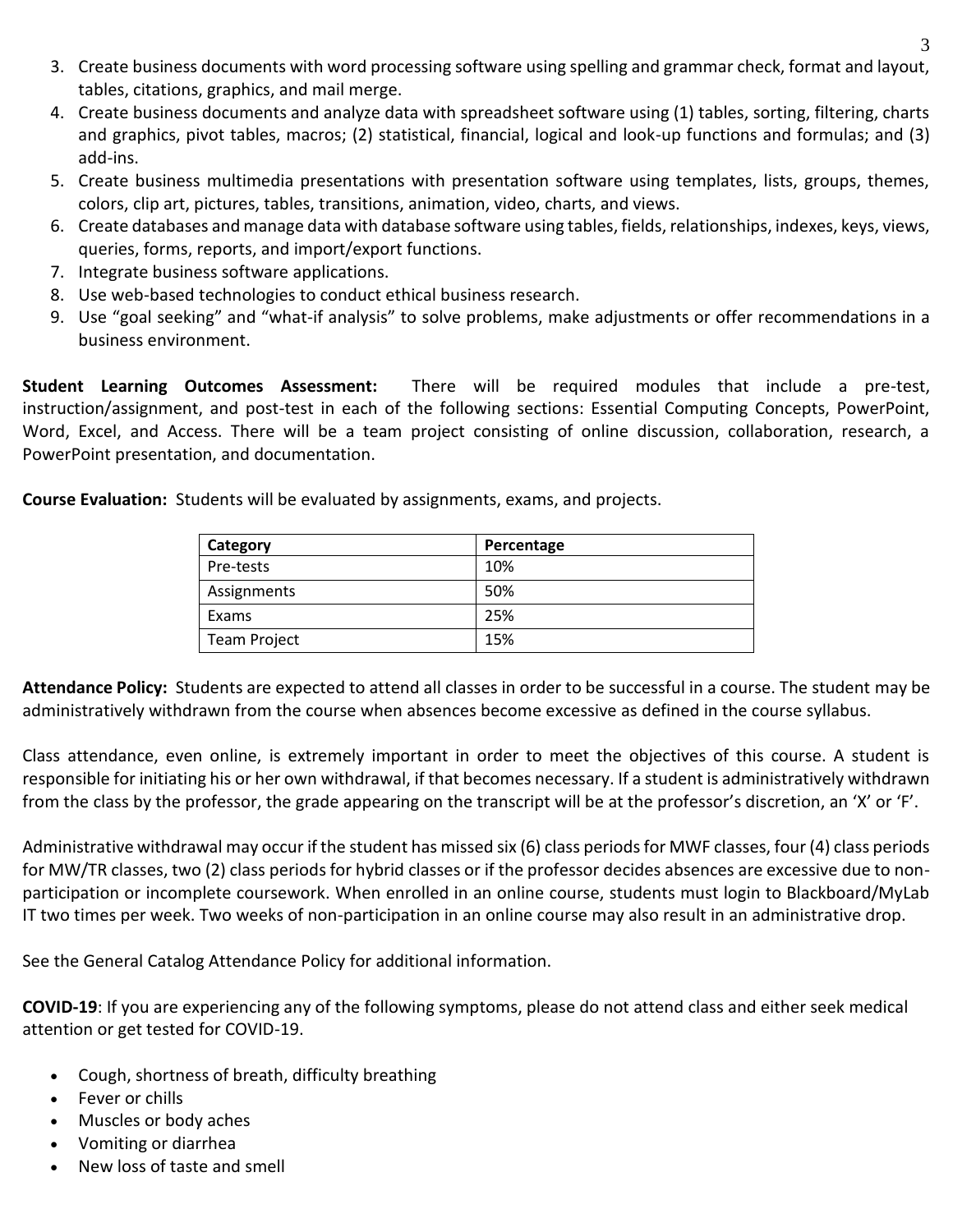Please also notify DeEtte Edens, BSN, RN, Associate Director of Health & Wellness, at [dedens@southplainscollege.edu](mailto:dedens@southplainscollege.edu) or 806-716-2376.

**Plagiarism and Cheating:** Students are expected to do their own work on all projects, quizzes, assignments, examinations, and papers. Failure to comply with this policy will result in an F for the assignment and can result in an F for the course if circumstances warrant.

Plagiarism violations include, but are not limited to, the following:

- 1. Turning in a paper that has been purchased, borrowed, or downloaded from another student, an online term paper site, or a mail order term paper mill.
- 2. Cutting and pasting together information from books, articles, other papers, or online sites without providing proper documentation.
- 3. Using direct quotations (three or more words) from a source without showing them to be direct quotations and citing them.
- 4. Missing in-text citations.

Cheating violations include, but are not limited to, the following:

- 1. Obtaining an examination by stealing or collusion.
- 2. Discovering the content of an examination before it is given.
- 3. Using an unauthorized source of information (notes, textbook, text messaging, internet, apps) during an examination, quiz, or homework assignment.
- 4. Entering an office or building to obtain unfair advantage.
- 5. Taking an examination for another.
- 6. Altering grade records.
- 7. Copying another's work during an examination or on a homework assignment.
- 8. Rewriting another student's work in Peer Editing so that the writing is no longer the original student's work.
- 9. Taking pictures of a test, test answers, or someone else's paper.

**Drop Policy:** You may be dropped with an X or F for any of the following reasons:

- 1. Attendance
	- a. You do not follow the guidelines of the attendance policy listed above.
- 2. Participation, completion of homework, exams, and team project
	- a. You have missed several homework assignments.
	- b. You have missed two or more exams.
	- c. You have not participated with your assigned team.
- 3. Academic Integrity
	- a. Cheating, plagiarism, or sharing your work with others as listed above.

**Student-Owned Computer Equipment:** Students may choose to use their own computer equipment to complete the assigned coursework. SPC provides Microsoft Office to students for installation and use on their personal computers. It is the sole responsibility of the student to ensure their computer system meets the minimum requirements for all required or suggested software. It is also the sole responsibility of the student to ensure their computer system is in working order, free of malware, and sufficient to complete the assigned coursework. Computer or system malfunction or failure is not an excuse for late coursework. The instructor is not liable for the student's computer maintenance and cannot troubleshoot or repair issues on student-owned computers. If the student needs computer assistance, they can contact the SPC student helpdesk.

## **SPC Help Desk**

Telephone Number: Help Desk at (806) 716-2600 E-mail[: helpdesk@southplainscollege.edu](mailto:helpdesk@southplainscollege.edu)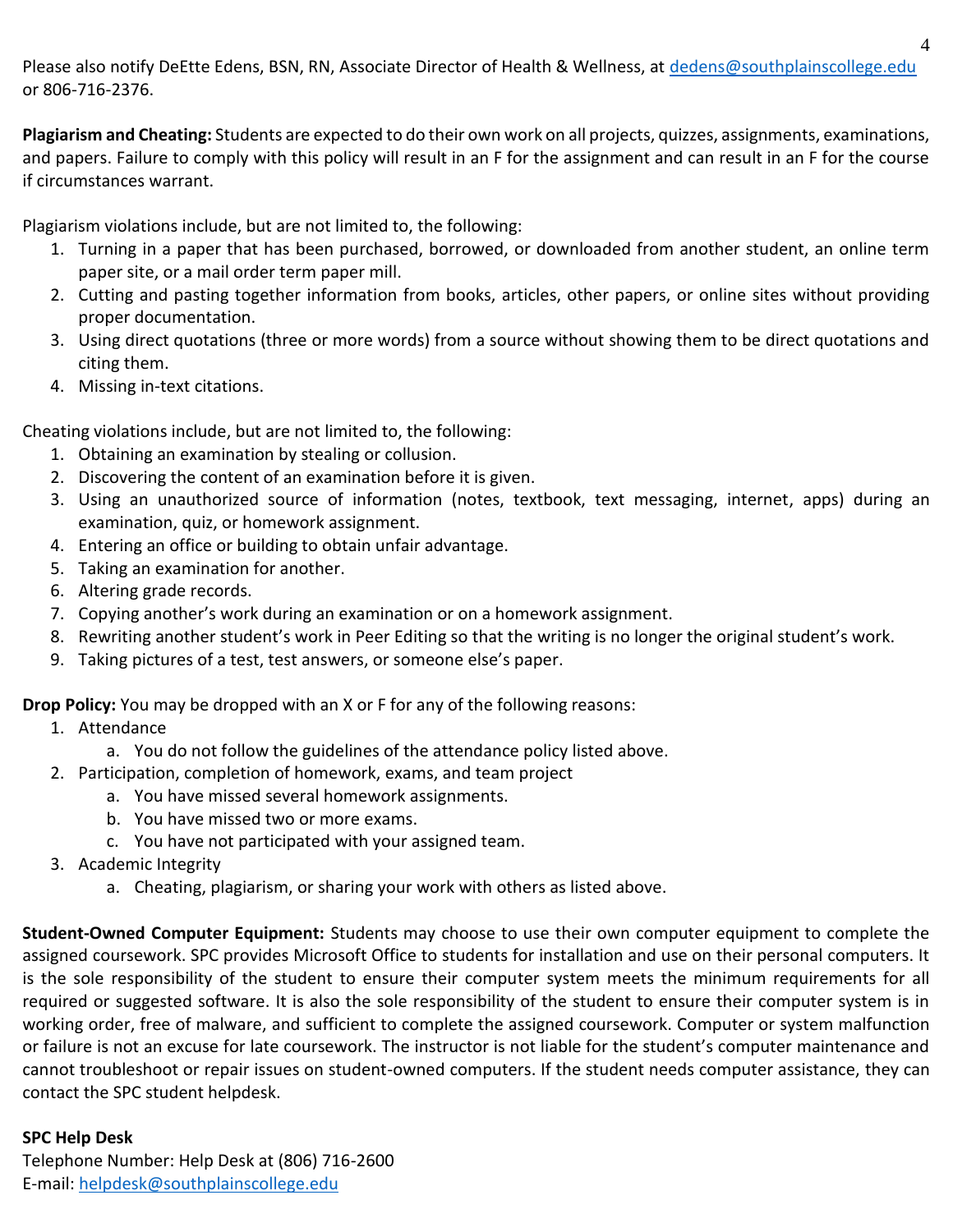## **SPC Tutors**

Tutoring is FREE for all currently enrolled students. Make an appointment or drop-in for help at any SPC location or online! Visit the link below to learn more about how to book an appointment, view the tutoring schedule, get to know the tutors, and view tutoring locations.

<http://www.southplainscollege.edu/exploreprograms/artsandsciences/teacheredtutoring.php>

## **Tutor.com**

You also have 180 FREE minutes of tutoring with tutor.com each week, and your hours reset every Monday morning. Log into Blackboard, click on tutor.com link on the left-hand tool bar and grab a session with a tutor. You can access tutor.com tutors during the following times:

- Monday-Thursday  $8:00$  p.m.  $-8:00$  a.m.
- Weekends starting Fridays at 6:00 p.m. through Monday mornings at 8:00 a.m.

**Student Code of Conduct Policy**: Any successful learning experience requires mutual respect on the part of the student and the instructor. Neither instructor nor student should be subject to others' behavior that is rude, disruptive, intimidating, aggressive, or demeaning**.** Student conduct that disrupts the learning process or is deemed disrespectful or threatening shall not be tolerated and may lead to disciplinary action and/or removal from class.

**Diversity Statement:** In this class, the teacher will establish and support an environment that values and nurtures individual and group differences and encourages engagement and interaction. Understanding and respecting multiple experiences and perspectives will serve to challenge and stimulate all of us to learn about others, about the larger world and about ourselves. By promoting diversity and intellectual exchange, we will not only mirror society as it is, but also model society as it should and can be.

**Disability Statement:** Students with disabilities, including but not limited to physical, psychiatric, or learning disabilities, who wish to request accommodations in this class should notify the Disability Services Office early in the semester so that the appropriate arrangements may be made. In accordance with federal law, a student requesting accommodations must provide acceptable documentation of his/her disability to the Disability Services Office. For more information, call or visit the Disability Services Office at Levelland (Student Health & Wellness Office) 806-716-2577, Reese Center (Building 8) 806-716-4675, or Plainview Center (Main Office) 806-716-4302 or 806-296-9611.

**Nondiscrimination Policy:** South Plains College does not discriminate on the basis of race, color, national origin, sex, disability or age in its programs and activities. The following person has been designated to handle inquiries regarding the non-discrimination policies: Vice President for Student Affairs, South Plains College, 1401 College Avenue, Box 5, Levelland, TX 79336. Phone number 806-716-2360.

**Title IX Pregnancy Accommodations Statement** If you are pregnant, or have given birth within six months, Under Title IX you have a right to reasonable accommodations to help continue your education. To [activate](http://www.southplainscollege.edu/employees/manualshandbooks/facultyhandbook/sec4.php) accommodations you must submit a Title IX pregnancy accommodations request, along with specific medical documentation, to the Director of Health and Wellness. Once approved, notification will be sent to the student and instructors. It is the student's responsibility to work with the instructor to arrange accommodations. Contact the Director of Health and Wellness at 806-716-2362 or email [cgilster@southplainscollege.edu](mailto:cgilster@southplainscollege.edu) for assistance.

**Campus Concealed Carry**: Texas Senate Bill - 11 (Government Code 411.2031, et al.) authorizes the carrying of a concealed handgun in South Plains College buildings only by persons who have been issued and are in possession of a Texas License to Carry a Handgun. Qualified law enforcement officers or those who are otherwise authorized to carry a concealed handgun in the State of Texas are also permitted to do so. Pursuant to Penal Code (PC) 46.035 and South Plains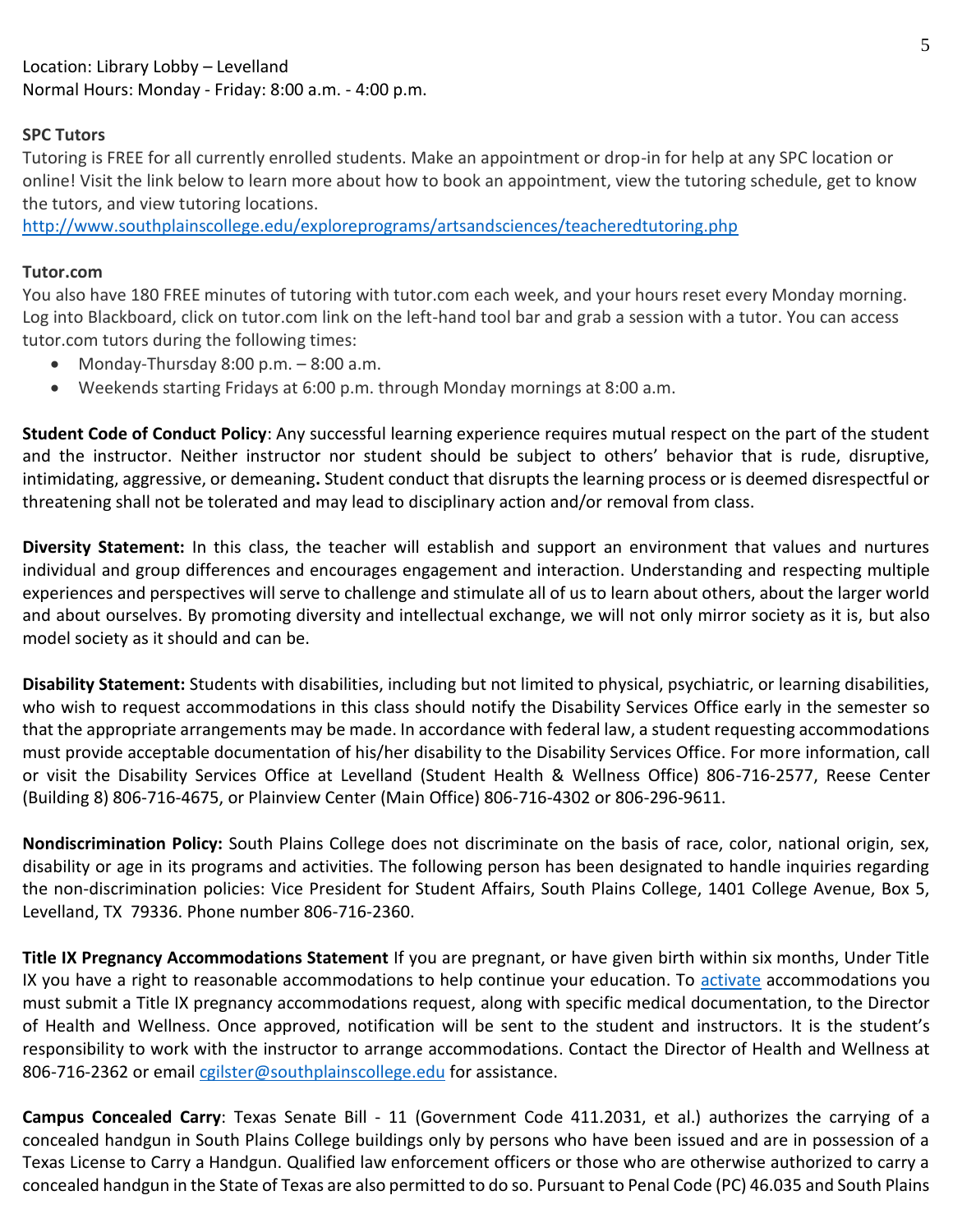College policy, license holders may not carry a concealed handgun in restricted locations. For a list of locations and Frequently Asked Questions, please refer to the Campus Carry page at: <http://www.southplainscollege.edu/campuscarry.php>

Pursuant to PC 46.035, the open carrying of handguns is prohibited on all South Plains College campuses. Report violations to the College Police Department at 806-716-2396 or 9-1-1.

**COVID-19 Face Covering Requirement:** It is the policy of South Plains College for the Fall 2020 semester that as a condition of on-campus enrollment, all students are required to engage in safe behaviors to avoid the spread of COVID-19 in the SPC community. Such behaviors specifically include the requirement that all students properly wear CDCcompliant face coverings while in SPC buildings including in classrooms, labs, hallways, and restrooms. Failure to comply with this policy may result in dismissal from the current class session. If the student refuses to leave the classroom or lab after being dismissed, the student may be referred to the Dean of Students on the Levelland campus or the Dean/Director of external centers for Student Code of Conduct Violation. For further information, please refer to the "Return to Campus Plan" at: <http://www.southplainscollege.edu/emergency/SPCReturnToCampusPlans.pdf>

## **IMPORTANT INFORMATION BELOW**

**Communication:** All communication for this class will be conducted through Blackboard using the Message tool. All students will be required to check their messages in Blackboard regularly for course updates and announcements. All replies will be sent using the Message tool in Blackboard. Please include your name, course name, and section number in communication.

**Additional Supplies:** Students are required to bring in their own headphones or audio devices to class each day to use for the audio part of computer lessons and programs. Students are required to obtain a flash drive to save and transport files for assignments.

**Pretest Assignments:** Pretest assignments will be given for each section and they are mandatory. They are a free 100% in the gradebook if completed before any other assignments in that section. If they are not completed before other assignments, or not completed at all, they will be recorded as a 0% in the gradebook.

**Assignments:** Assignments will be available through MyLab IT. The course calendar outlining due dates and availability times is available in Blackboard. There may also be homework assignments and projects assigned periodically throughout the semester. No late work is accepted! You are expected to complete all homework assignments within the due dates indicated. Missing homework assignments may result in an administrative drop.

It is important for you to start your homework early. Do not wait until the night it is due to report problems. If you report problems the night of an assignment, the instructor is not obligated to re-open those for you. Start your homework early in the week and complete it with time to spare!

Grader project assignments and four of the exams require Office 2019 or Office 365 installation on the computer. You cannot use the online Office applications to complete these assignments. These assignments can be completed on Windows 8 or 10 machines or on a Mac with Office 2019/365 installed. They cannot be completed on a Chromebook. Mac users may run into several compatibility issues or problems with the instructions. Also, Mac users will not be able to install Access 2019. I suggest all Mac users utilize the free VMWare Horizon Client to complete grader project assignments. Instructions for installation and use of this tool can be found in Blackboard. The Technology Center, Lubbock Center, Plainview Center, and Reese Campus all have open computer labs available for student use.

## **Open Lab Hours:**

## • **SPC Levelland – Technology Center:**

o Monday-Thursday: 7:30 am to 9:00 pm and Friday: 8:00 am to 4:00 pm